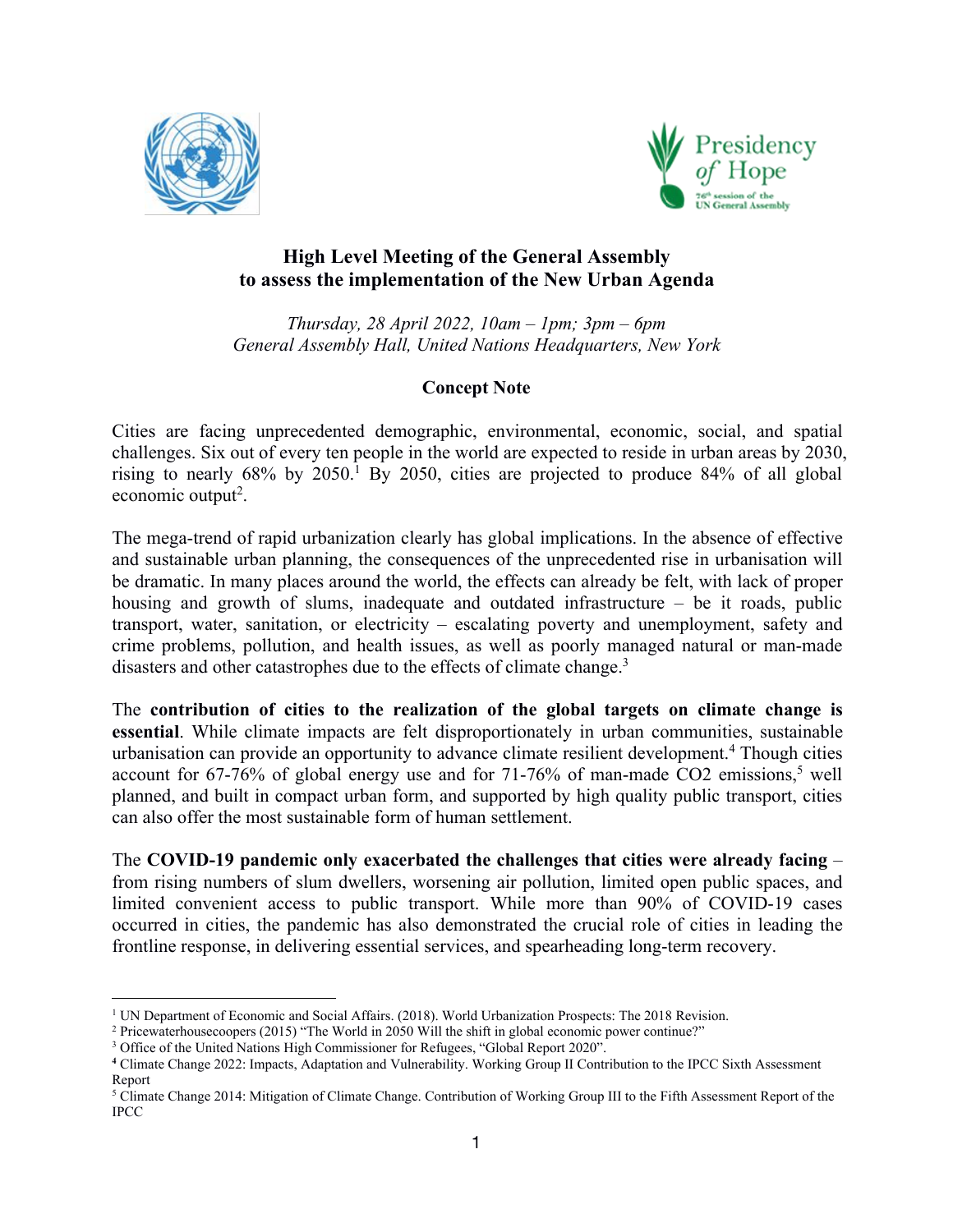**Urban displacement has also become an increasingly common feature of disaster and conflict,** with growing numbers of refugees, migrants and internally displaced people living in cities. During 2020 alone, more than 82 million people were displaced due to persecution, conflict, violence, and climate change. Targeted interventions are necessary to help migrants, refugees, and internally displaced persons to make positive contributions to societies. Interventions also need to ensure zero discrimination, taking into account the needs of women, youth and children, people with disabilities, marginalised groups, older persons, indigenous people, among other groups.

Urgent action is also needed to **upgrade slums and address housing affordability crisis** – another challenge further exacerbated during the COVID-19 pandemic. For instance, the socio economic impacts of COVID19 have been most devastating in poor and densely populated urban areas, especially for the one billion people living in informalsettlements and slums worldwide, where overcrowding made it difficult to follow social distancing and self-isolation.

The global housing deficit is estimated to be 440 million homes by 2025 [6](#page-1-0) . Violations of land and housing rights persist globally and have continued throughout the COVID-19 pandemic. While many national governments in developing countries are providing financial tools to upgrading their homes, it is not reaching everyone, and there is the risk of leaving many behind. Recent resolutions of the General Assembly [7](#page-1-1) address these challenges and encourage the launch of multistakeholder partnerships to promote affordable and sustainable housing and end homelessness as part of investments in jobs and social protection systems.

While the demands and challenges faced by cities continue to rise globally, the implementation of **sustainable solutions and localised responses continue to be impeded by inadequate financing and other means of implementation**. During the peak of COVID19, cities raised expenditures dramatically for emergency social security measures but had to live with lower tax revenues due to the strict lockdowns and consequent economic decline. Local revenue capacity continues to be strained, especially in small and intermediary cities. Moreover, national legal frameworks restrict the capacity of subnational governments in their efforts to borrow money, issue municipal bonds, and raise endogenous revenue. Effective urban financing depends on more nuanced approaches to fiscal decentralization that has not adequately progressed. Technical capacity and know-how also continue to be obstacles. Moreover, planners and policy makers need to take full advantage of the digital innovations and new technology available in developing smart cities that address the challenges of today and anticipate and prepare for the challenges of the future.

In is in this context, the President of the General Assembly is holding a **one-day High-level Meeting** to assess progress on the implementation of the New Urban Agenda, in collaboration with UN-Habitat, **pursuant to** General Assembly Resolution 75/224 of 21 December 2020.

<span id="page-1-0"></span><sup>6</sup> Jonathan Woetzel and others (2014) "A Blueprint for Addressing the Global Affordable Housing Challenge" (McKinsey Global Institute).

<span id="page-1-1"></span><sup>7</sup> General Assembly resolution 76/133: "Inclusive policies and programmes to address homelessness, including in the aftermath of the coronavirus disease (COVID-19)"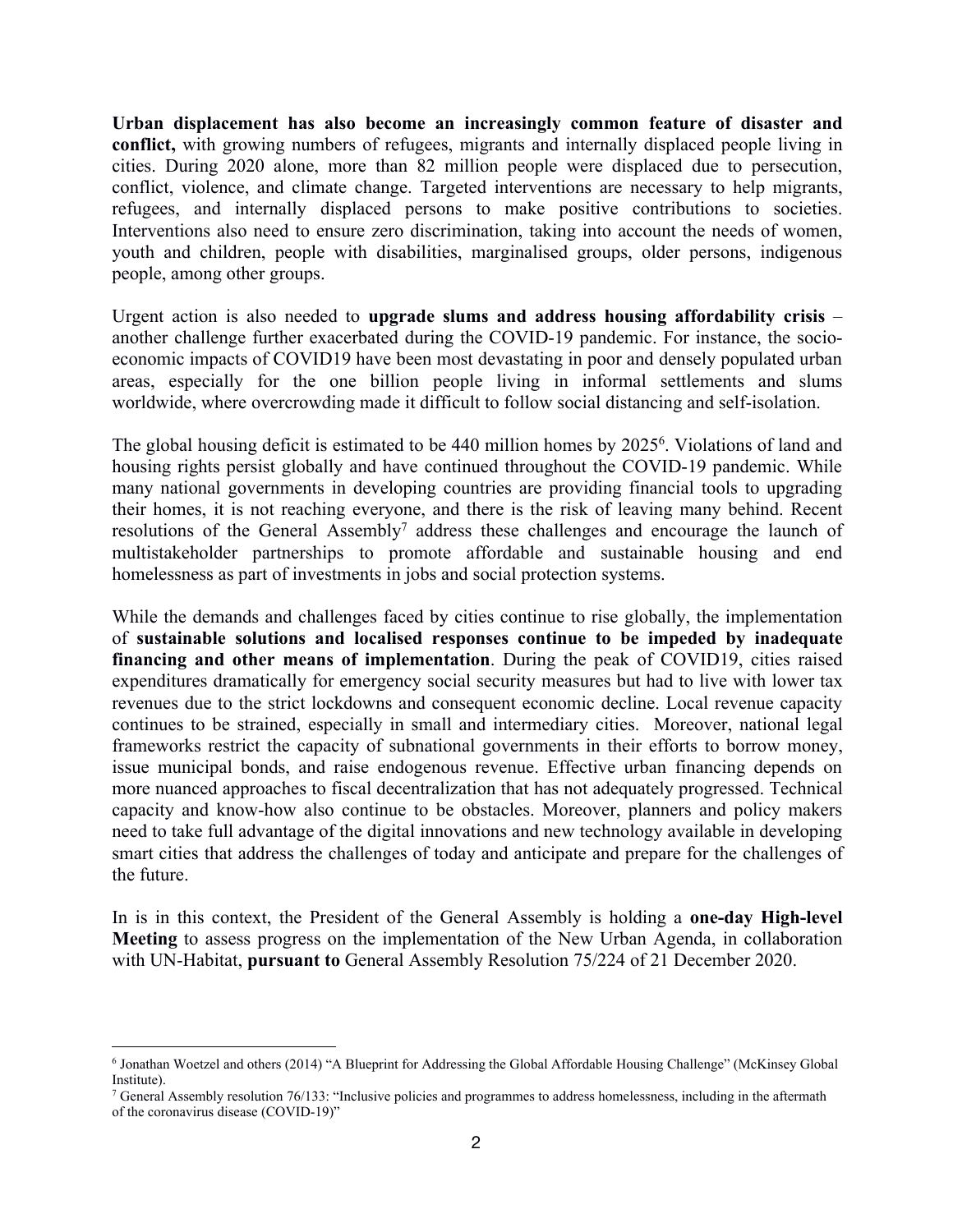The New Urban Agenda, adopted at the United Nations Conference on Housing and Sustainable Urbanisation (HABITAT III) [8](#page-2-0) held in Quito, Ecuador on 20 October 2016, is an action-oriented document that sets **global standards of achievement in sustainable urban development**, rethinking the way we build, manage, and live, in cities. It offers countries a road map to achieve SDG 11's targets to enhance access to housing and sustainable transport systems; upgrade slums; enhance participatory human settlement planning; safeguard the world's cultural and natural heritage; reduce cities' adverse environmental impacts; and implement Disaster Risk Reduction Frameworks. SDG 11 has the most explicit reference to culture in the SDGs.

However, six years after the adoption of the New Urban Agenda, few countries have in place the multilevel governance, national policies, inclusive urban planning, capacity, technology, and financing necessary to ensure sustainable urbanization. At the same time, the New Urban Agenda does not seem to have received sufficient attention, nor benefited from sufficient integration into deliberations on global agendas, international agreements, and national planning processes.

Failure to strengthen the key drivers of sustainable urbanization, as called for in the New Urban Agenda, severely limits efforts by Member States to implement the 2030 Agenda for Sustainable Development, reduce poverty, address inequality, achieve balanced prosperity, keep the Paris Agreement's 1.5 degrees target alive, and promote social cohesion and peacebuilding.

## **The High-Level Meeting aims to:**

- 1. Position the **New Urban Agenda as a road map for accelerating the implementation of the 2030 Agenda**, notably Sustainable Development Goal 11 in conjunction with climate action, women's empowerment, inter-generational rural-urban partnerships, urban resilience, and with building peaceful, inclusive, and participatory societies for liveable cities.
- 2. Recognise the **importance of cities**, and the transformative actions identified in the New Urban Agenda, including promoting integrated sustainable urban development strategies, following a participatory and place-based approach, **in ensuring a more just, sustainable recovery from the COVID-19 pandemic**.
- 3. Accelerate **action on the urban dimension of nationally determined contributions**, and support coordination at global, regional, national, sub-national, and local levels towards climate and disaster resilience, adaptation and mitigation, nature-based solutions, circular economy, and land and marine pollution.
- 4. Explore opportunities to **amplify implementation of the New Urban Agenda in countries in post-conflict and disaster situations** experiencing migration and displacement, utilizing participatory planning tools and durable solutions to improve livelihoods of women and men, promote social cohesion & build peace.
- 5. Draw upon growing interest among Member States, including recent resolutions of the General Assembly, to encourage the launch of **multistakeholder partnerships** to **promote**

<span id="page-2-0"></span><sup>8</sup> Resolution A/RES/71/256 adopted by the General Assembly on 23 December 2016